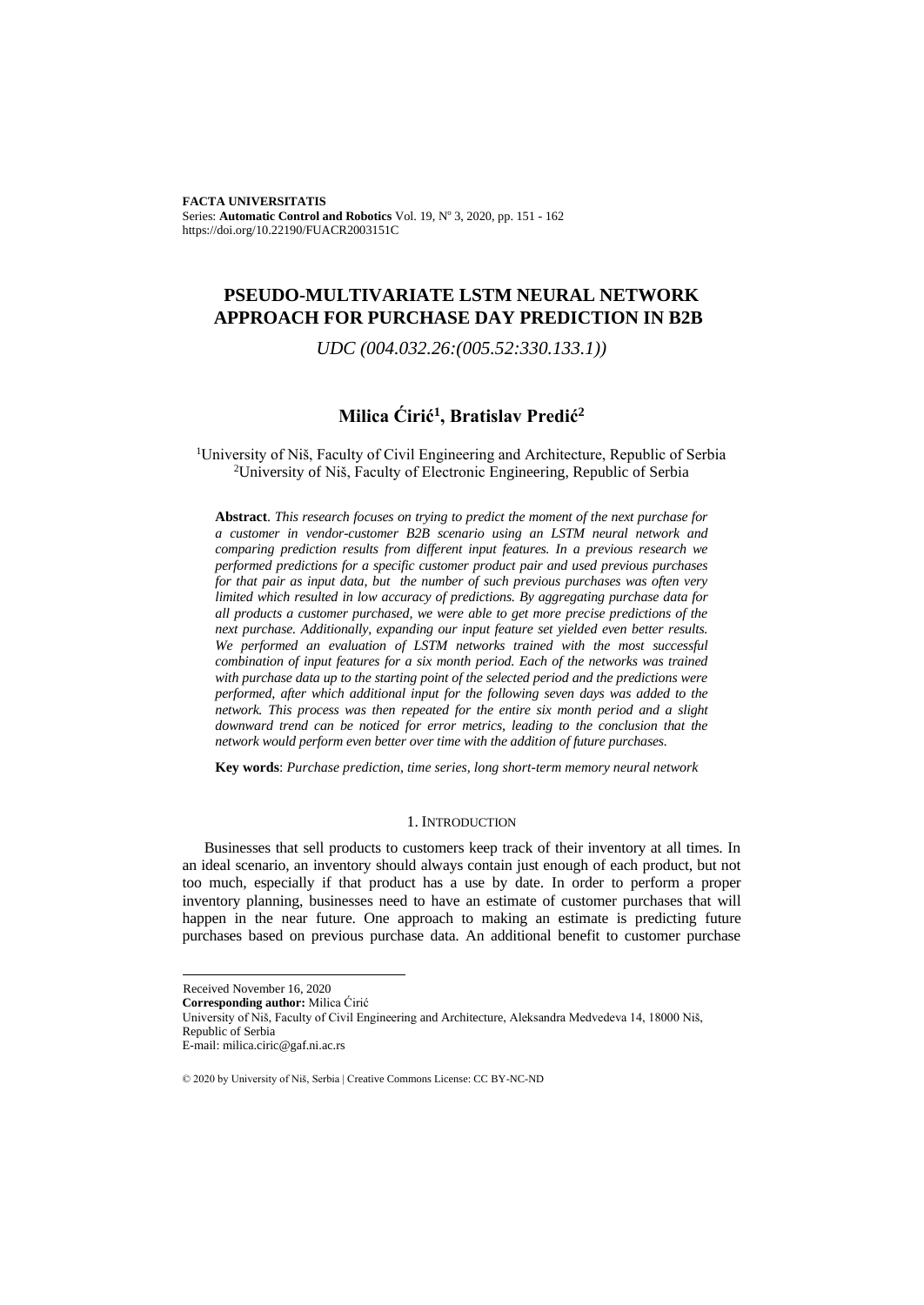prediction is the possibility of personalized directed marketing. If we can predict customer behavior, we can offer them special conditions that might affect their buying decision.

Personal purchase decisions are often made impulsively which makes them harder to predict. Purchasing for a business, on the other hand, is a more formalized process, performed rationally when an actual need exists, and influencing the customer is the most likely when that need reaches its peak [1]. Supervised learning predictions based on anonymized and aggregated transactional data from a B2B business network can be used in inventory/ procurement planning [2].

In our research we focused on predicting next purchase for a customer in a B2B setting using purchase data from a medical supply vendor. Initial experiments targeted customerproduct pairs [3], [4] and made predictions by using input data only for those pairs. Due to a limited supply of customer-product pairs with a significant number of repeated purchases, achieved prediction accuracies were low for both statistical methods used and LSTM neural networks. After analyzing a large quantity of purchase data for customer-product pairs and aggregated purchases for customers, we noticed that the time series of all customer purchases are more regular than those that are for customer-product pairs. Almost all purchases for a customer contain multiple products, but the products are not always the same, presumably due to different needs and inventory state. As a result, the time series that contains all purchases contains more data points, whereas the time series for specific products have larger gaps. This lead us in the direction of aggregating customer purchases and focusing on when the customer will make the next purchase, instead of trying to also predict the product which will be ordered. By aggregating purchases for a customer, our training and testing corpuses became much larger and the number of neural networks required dropped significantly. Results of performed experiments show that all accuracy metrics improved greatly and the training time was shortened.

In order to produce even better results, we have introduced some additional input features for the LSTM neural networks. The setup that achieved the highest accuracy in predicting the next purchase day was then tested with a sliding six month period of purchase records. The original data corpus consists of about two and a half years of purchase records for a medical supply vendor. In all of our testing scenarios we used a six month period as test data. This length of the period was chosen in order to make sure that the next purchase was detected. Customers/customer-product pairs that did not have a repeated purchase in that period were discarded from evaluation since our premise was that they either continued purchases with a different supplier or ran out of business. For the sliding testing we started with training the networks with the first 18 months of purchase transactions and tested them with the following 6 months of purchase transactions. Then, we trained the networks with additional input, specifically purchases from the following seven days, and slid the testing period for seven days. We continued with this process until we reached the end of purchase data. The results of sliding the evaluation period enabled us to track accuracy metrics over time and register if there are consistency and/or trends in these metrics.

## 2. RELATED WORK

In order to perform a proper inventory planning businesses need to have an estimate of customer purchases that will happen in the near future. Predicting this behavior based on previous purchases is a topic of many researches [3], [5]. In [5] a sequential time series is created for all relevant customer product combinations. Multiple deep learning models, as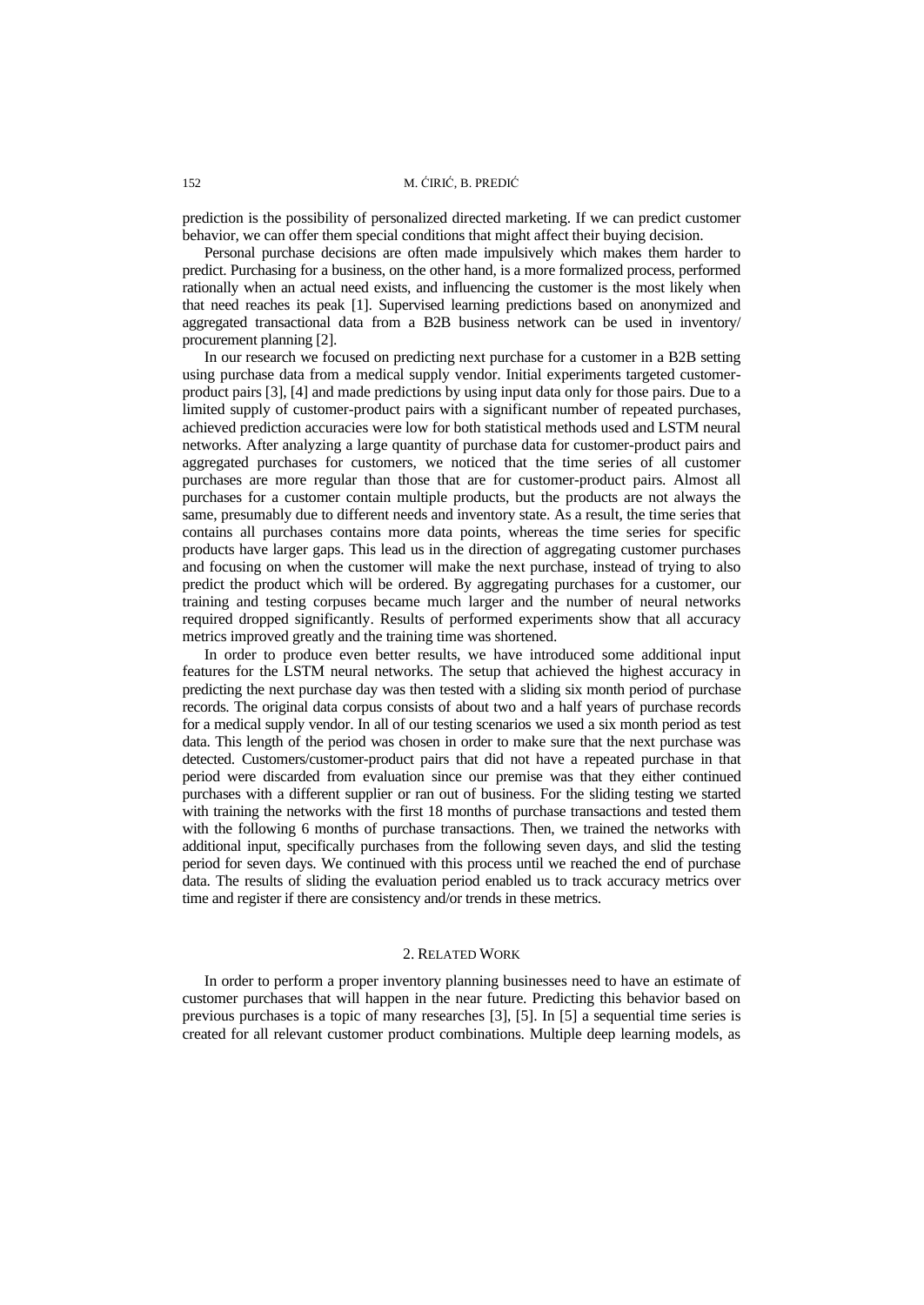well as tree based models are then evaluated with different hyperparameter combinations and deep learning models outperform tree based models in terms of accuracy.

Customer base is a term that refers to existing customers of a business, especially those that are the most profitable. Businesses try to keep such customers and encourage them to perform additional purchases. [6] compares different approaches to customer base predictions - stochastic methods represented by Pareto/NBD and machine learning represented by artificial neural networks. Evaluated on three datasets, neither approach consistently outperforms the other in all predictions.

When predicting future customer behavior most researches focus on known/existing customers [3], [5], [7], but some also consider anonymous customers which, in some ecommerce systems, make up to 50% of all sessions [8].

In [9] the authors collected tweets that mentioned mobile devices or cameras using the Twitter API and tried to predict which users will buy these devices. LSTM neural network performed best in the customer product prediction, while a feed/forward neural network was the most successful in determining relevance to customer purchase behavior. Utilizing the sequential nature of tweets was proven to be a significant factor in predicting a purchase.

The research presented in [10] deals with a multi-task LSTM neural network for predicting day of the week, time of the day and product category using online grocery shopping transactions as input data. Out of tested network settings and feature combinations, none produced the best results for all three tasks and the product category proved the most difficult to predict.

Predicting next month purchases using machine learning techniques using a customer relevant features set derived from times and values of previous purchase is the focus of the research presented in [11]. The features are updated every month and prediction is performed if the customer will make a purchase within a certain time frame in the near future. The main challenge that emerged in this non-contractual setting is how to differentiate customers who have ended their relationship with the firm from those who are simply in the midst of a pause between transactions.

The authors of [12] identify two main challenges in modeling online purchase behavior: multi-scale temporal patterns which may be inter-correlated and dynamic arbitrary dependencies of categories. As a response they propose a general framework Graph Multi-Scale Pyramid Networks (GMP) for online purchase prediction. Experiments with three datasets show that GMP achieves the best results compared to multiple state-of-the-art approaches in all categories.

[7] focuses on optimizing Market Basket Analysis (MBA) through data cleaning and mining data association rules but also by feed forward neural network classification. Comparison to other predictive models for MBA shows significant improvement of Fmeasure using the proposed model.

The authors of [13] identified that the customer purchasing decision could be predicted using a set of 22 hashed features from decontextualized data with great certainty using Naïve Bayes classifier and Random forest. Also, there was a lot more interaction of different features describing the purchasing context interact in a more nuanced way when the customer goes ahead with the purchase.

In [14] the researchers designed a multi-layered back propagation neural network based on the assumption that the behavior of the users looking to buy a product differs from the behavior of those just browsing the store. The input data used consisted of user sessions reconstructed from Web server logs and a high precision rate was achieved in predicting whether the user had made a purchase.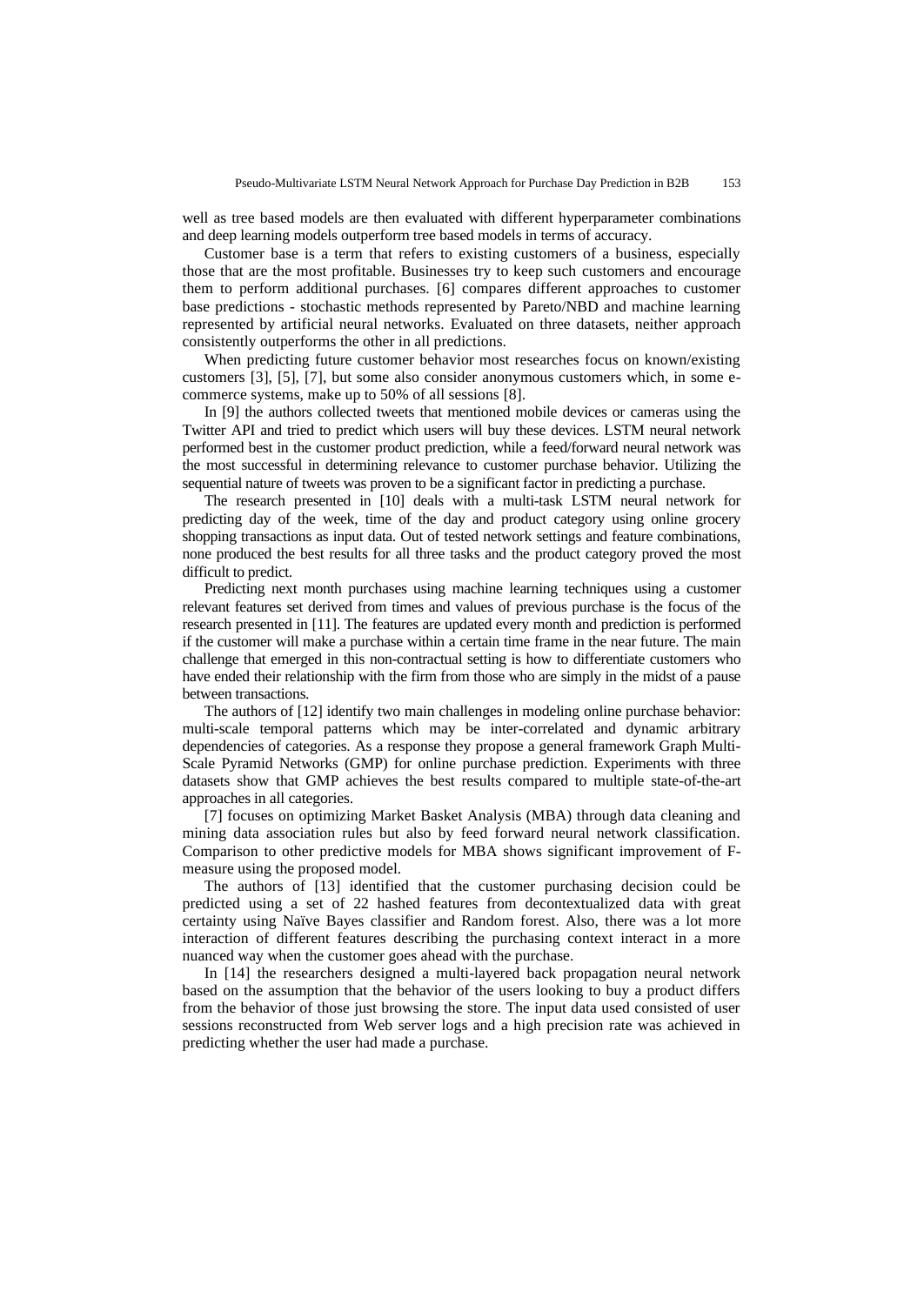## 154 M. ĆIRIĆ, B. PREDIĆ

Our chosen approach for purchase prediction is the use of Long Short-Term Neural Networks (LSTM). LSTM neural networks are a type of Recurrent Neural Networks, whose main advantage is the ability to register longer dependencies that exist in input data by solving the Vanishing Gradient Problem.

They were initially proposed in [15] in 1997. Since then, there have been multiple proposed variations, with the most important one being the introduction of the forget gate in [16] and this is the most widely used variation. In contrast to Feed forward Neural Networks, which only pass data forward, Recurrent Neural Networks have returning connections which enable using the old cell state in addition to new cell input. Hence, it can be said that the neural network has some form of memory and output at any given time is based on new and past input. As time steps pass, the influence of older inputs fades, which is why more recent inputs affect output more than older ones. However, RNNs suffer from the Vanishing Gradient problem [17], i.e. due to the multiplying of a large number of small values, the gradient can become a very small value. Vanishing Gradient causes insufficient weight updates in the network, which results in difficulty in learning long-term dependencies [17]. Therefore, RNNs are theoretically able to remember long-term dependencies, but in practice this is not the case. The main advantage of LSTM neural networks is the ability to store longterm dependencies in data [15]. The architecture of a LSTM cell is shown in Fig. 1. Each cell is essentially a memory block with three multiplicative gates: input gate, forget gate and output gate, and they control what part of input, cell state or output will be used in further calculations, and what part will be discarded. The input gate protects the memory content from irrelevant input [18]. The forget gate determines when to forget previous state by resetting it or by gradual fading and the output gate prevents the cell state to perturb the rest of the neural network [18].



**Fig. 1** Long Short-Term Memory Cell [19]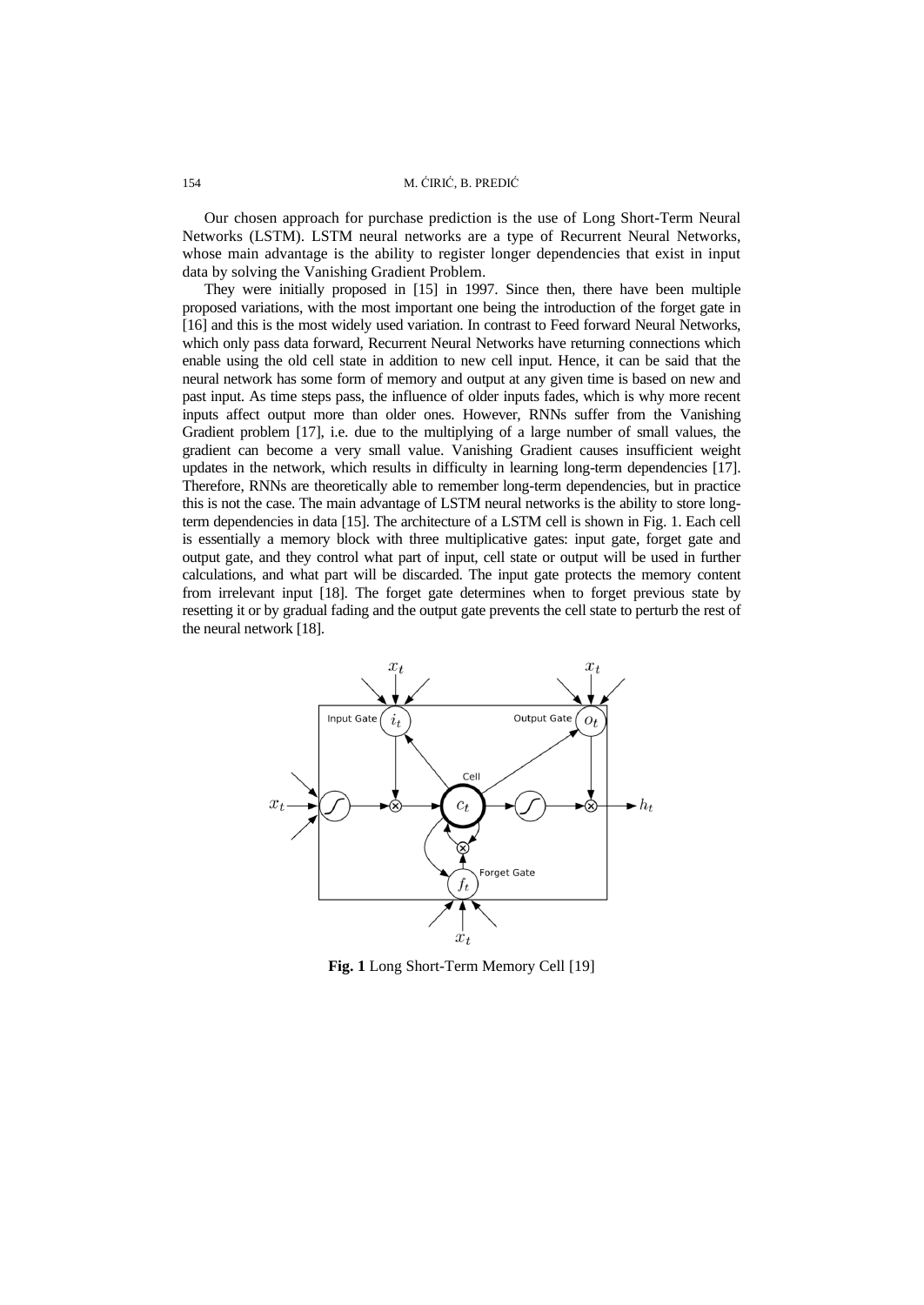The LSTM memory cell shown in Fig. 1 is described with following equations [19]:

$$
i_{t} = \sigma(W_{x}x_{t} + W_{hi}h_{t-1} + W_{ci}c_{t-1} + b_{i})
$$
\n(1)

$$
f_t = \sigma(W_{xf} x_t + W_{hf} h_{t-1} + W_{cf} c_{t-1} + b_f)
$$
\n(2)

$$
c_{t} = f_{t}c_{t-1} + i_{t} \tanh(W_{xc}x_{t} + W_{hc}h_{t-1} + b_{c})
$$
\n(3)

$$
o_t = \sigma(W_{xo}x_t + W_{ho}h_{t-1} + W_{co}c_t + b_o)
$$
\n(4)

$$
h_t = o_t \tanh(c_t) \tag{5}
$$

where  $\sigma$  is the sigmoid function, *i*, *f*, *o*, *c* and *x* are activation vectors for input gate, forget gate, output gate, cell and cell input, *h* is the hidden vector, *b* the biases and *W* the weights matrices. Subscripts for each of the weight matrices denote which connection they apply to.

#### 3. PROBLEM SETUP AND PROPOSED SOLUTION

The idea behind this research and some of its previous stages is helping a vendor in a B2B scenario predict purchases in the near future (i.e. next week) and use this information in two main ways. First, predicting future demand can be very helpful in planning the procurement process. Secondly, the knowledge about future purchases can be used in the purpose of advertising directly to the customer in a personalized style. If future purchases can be predicted with a relatively high accuracy, we can also detect those purchases that were supposed to happen, but did not. Since making an order in a B2B scenario is not a matter of "want", but a matter of "need" [4], the absence of purchases from a customer probably means that they decided to switch the supplier and a swift reaction (i.e. offering better purchasing conditions) from the vendor might make them reconsider. In this scenario the prediction process would be performed once every Sunday and the output, i.e. predictions for the following seven days would be used by the company for some customer-targeted actions. Next Sunday, purchase from the last seven days would be added as input to the neural network and the prediction process would be executed again, producing new predictions. Additionally, predictions from the previous iteration could be analyzed and compared to the actual data. This cycle could be continued as long as the need exists.

According to the aforementioned requirements the prediction process was designed as shown in Fig. 2. Data was collected from a medical supply company, around three million transactions from a two and a half year period. All customer data was anonymized prior to further processing. Each transaction contains, among other things, identifiers for the customer and product purchases, date of the transaction and product quantity. However, although these transactions form time series, they are irregular and need to be transformed before feeding them into a neural network. We chose to transform these transactions into times series consisting of the number of days that pass between two consecutive purchases. In [3] a separate time series was formed for each customer-product pair, resulting in separate neural network for each of the pairs. After analyzing testing results and purchasing transactions, we decided to shift to customer level. Individual time series was formed for each customer, consisting of all purchases they made. Accordingly, one LSTM neural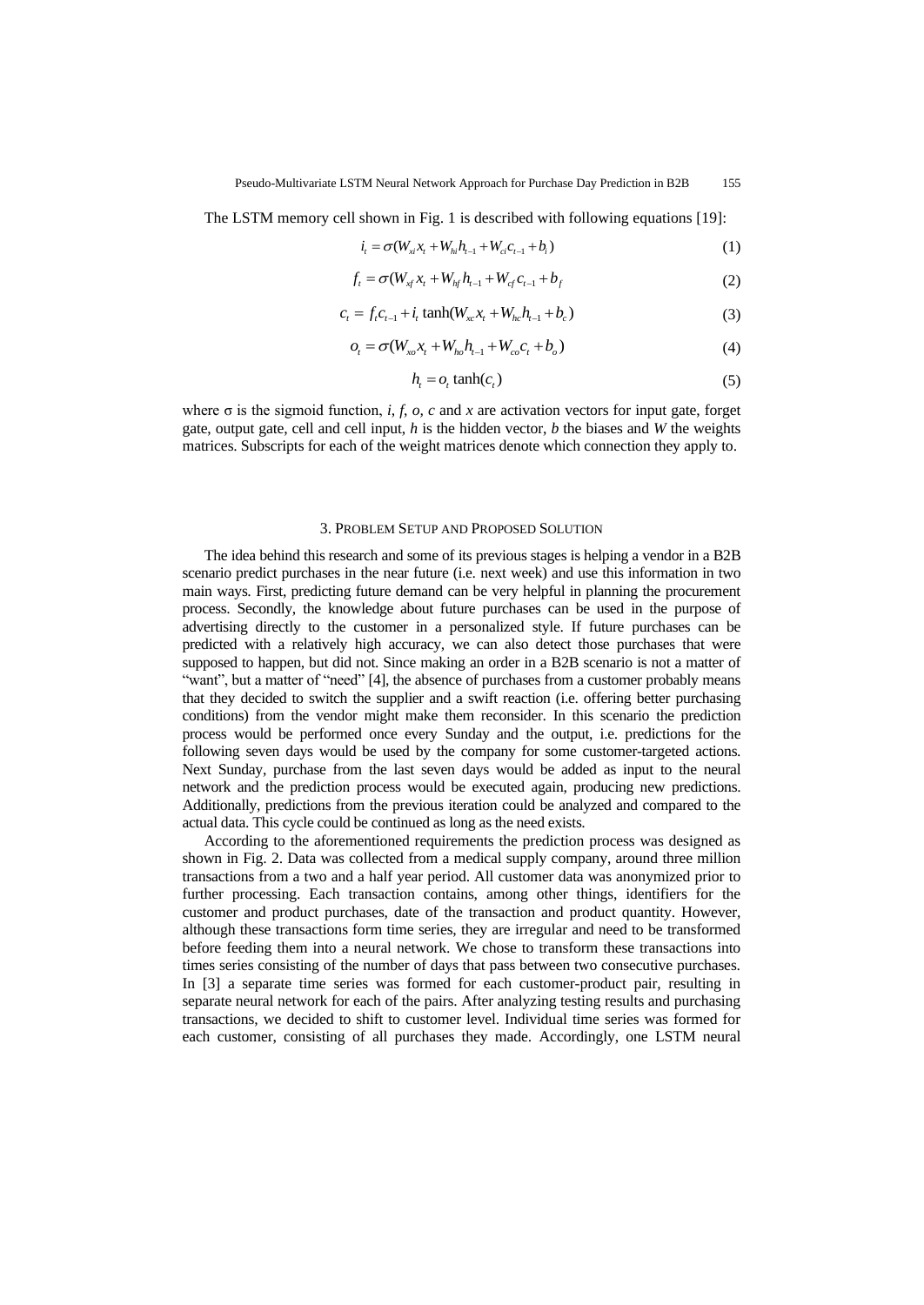## 156 M. ĆIRIĆ, B. PREDIĆ

network was trained for each customer, leading to a much smaller number of networks than in the previous research. As mentioned, we operated with the assumption that the absence of purchases from a customer means they switched the supplier. For evaluation, the testing period was defined as a six month period in order to ensure the inclusion of the next realized purchase. First experiments were performed using the first two years of the purchasing data as training data and the remaining six months as testing data. In later experiments, we emulated a six month use of the designed system by starting 18 months after the first transaction and then adding a week's worth of purchasing transactions for each testing iteration while sliding the testing period.



**Fig. 2** Activity diagram of the purchase prediction process

After the dataset is split to training/testing portions, one LSTM neural network was trained for each customer and a prediction for the next purchase was generated. Predictions were generated as a number of days that will pass until the next purchase. In agreement with previous researches [3], [4], we discretized predicted values to two classes: "purchase expected" in the following seven days and "purchase not expected" in the following seven days. For these two classes precision and recall were calculated and then compared to earlier results. However, we also evaluated Mean Absolute Error (MAE) and Mean Absolute Percentage Error (MAPE) for predicted values (before discretization) for each of the setup.

In a one-off experiment, the prediction process ends after the evaluation step, but in the system's intended use scenario the process would be repeated each week. We tried to recreate this scenario by emulating a six month use of the system. Fig. 2 shows that in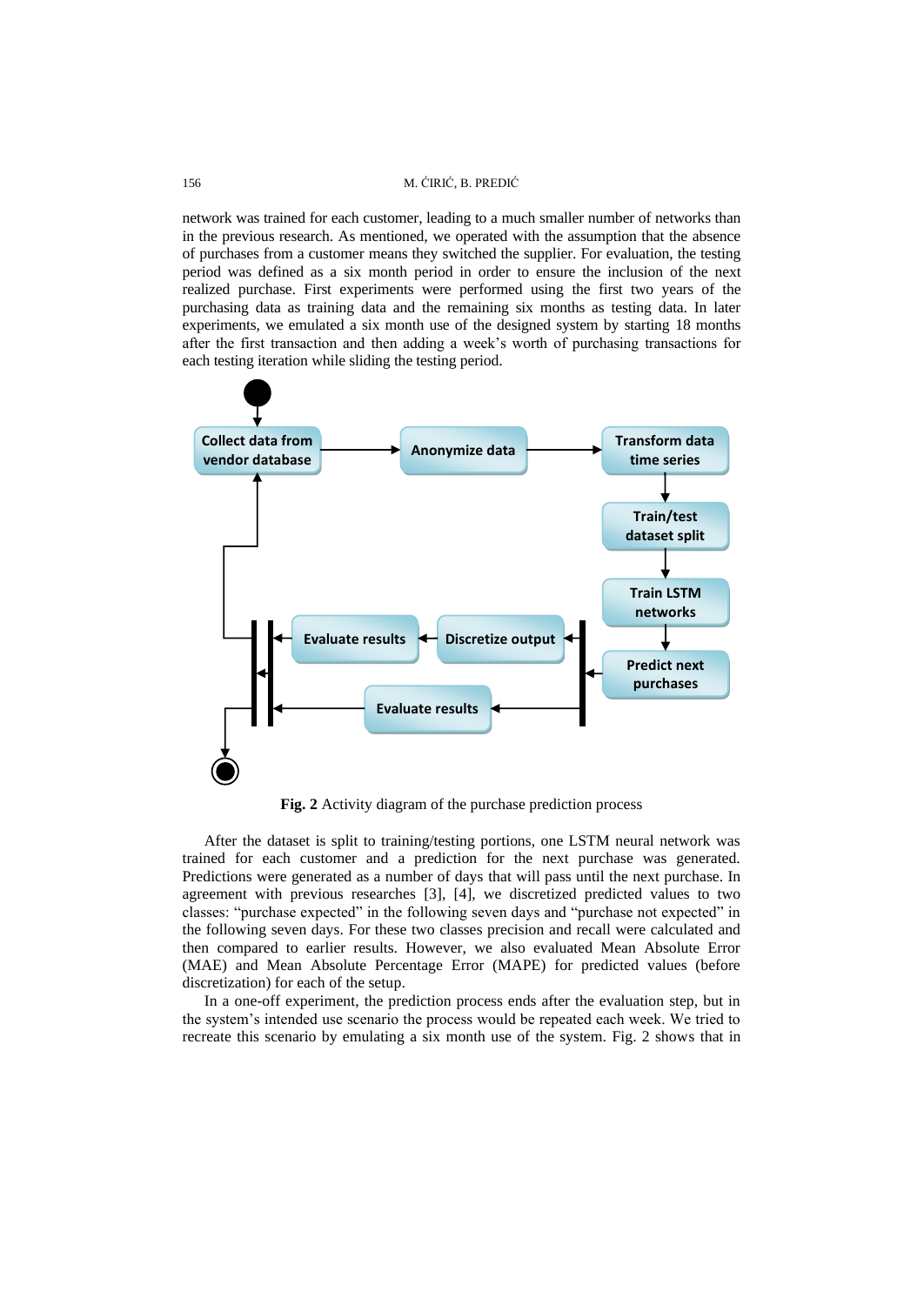each iteration all steps are repeated, from data collecting, anonymizing, transformation, dataset split, training to discretizing and evaluation of the results. For every cycle iteration new purchase transactions from the last seven days are added to the neural networks and new predictions are then generated.

## 4. EXPERIMENTAL RESULTS

As mentioned in the previous section, data was collected in the form of purchase transactions and was then transformed to a time series of the number of days passed between two purchases. Initial experiments had one time series for each customer-product pair and the later experiments had one time series for each customer. As a consequence, at least two purchases were required for forming a time series and preferably more than that. The input to the network was the regularized time series with 3 time steps, which meant that only customer-product pairs/customers with at least 4 purchases could be used. Based on the minimal number of purchases per customer-product pair or per customer we created multiple subsets of the initial datasets: 6+ purchases, 11+ purchases, 16+ purchases, 20+ purchases, 50+ purchases and 100+ purchases dataset. For each of the experiments the test dataset consisted of purchases from the last six months of purchase transactions.

LSTM networks were implemented in Python using Keras library [20] running on top of TensorFlow [21]. Every network has one hidden layer with 50 cells with the relu activation function used. Due to the large number of networks there were to be trained and the long training time, training was done in 200 epochs for each network.

Result from experiments performed by training the LSTM networks with time series for customer-product pairs were obtained in a previous research and are shown in Table 1. Although the precision for predicted purchase increases when minimal number of customer-product pair increases, it is still relatively low meaning that there will be a lot of false positives. On the other hand, a great number of the realized purchases will be covered according to the higher recall. Additionally, both precision and recall are very high for the category "predicted no purchase", i.e. in this case it is easier to determine those customer-product pairs where no purchase will be made.

|                  | Predicted purchase |        | Predicted no purchase |        | <b>MAE</b> | <b>MAPE</b> |
|------------------|--------------------|--------|-----------------------|--------|------------|-------------|
|                  | Precision          | Recall | Precision             | Recall |            |             |
| $6+$ purchases   | 12.76%             | 43.27% | 96.82%                | 85.37% | 90.31      | 140.03%     |
| $11+$ purchases  | 15.89%             | 41.95% | 94.93%                | 82.66% | 67.98      | 107.49%     |
| $16+$ purchases  | 20.22%             | 46.79% | 93.21%                | 79.82% | 58.27      | 96.75%      |
| $20+$ purchases  | 23.49%             | 48.14% | 91.37%                | 77.79% | 52.16      | 88.71%      |
| $50+$ purchases  | 43.97%             | 69.92% | 77.40%                | 53.62% | 44.28      | 81.33%      |
| $100+$ purchases | 62.20%             | 92.94% | 70.00%                | 22.58% | 35.05      | 57.56%      |

**Table 1** Results of experiments done using univariate LSTM on customer-product level

After performing these initial experiments and analyzing purchase transactions we decided to focus on predicting the next purchase on the customer level, taking in account all of their purchases regardless of the product. This resulted in a greater number of purchases in all time series and a lower number of neural networks to train. The input used for the neural networks was still the time series generated from the number of days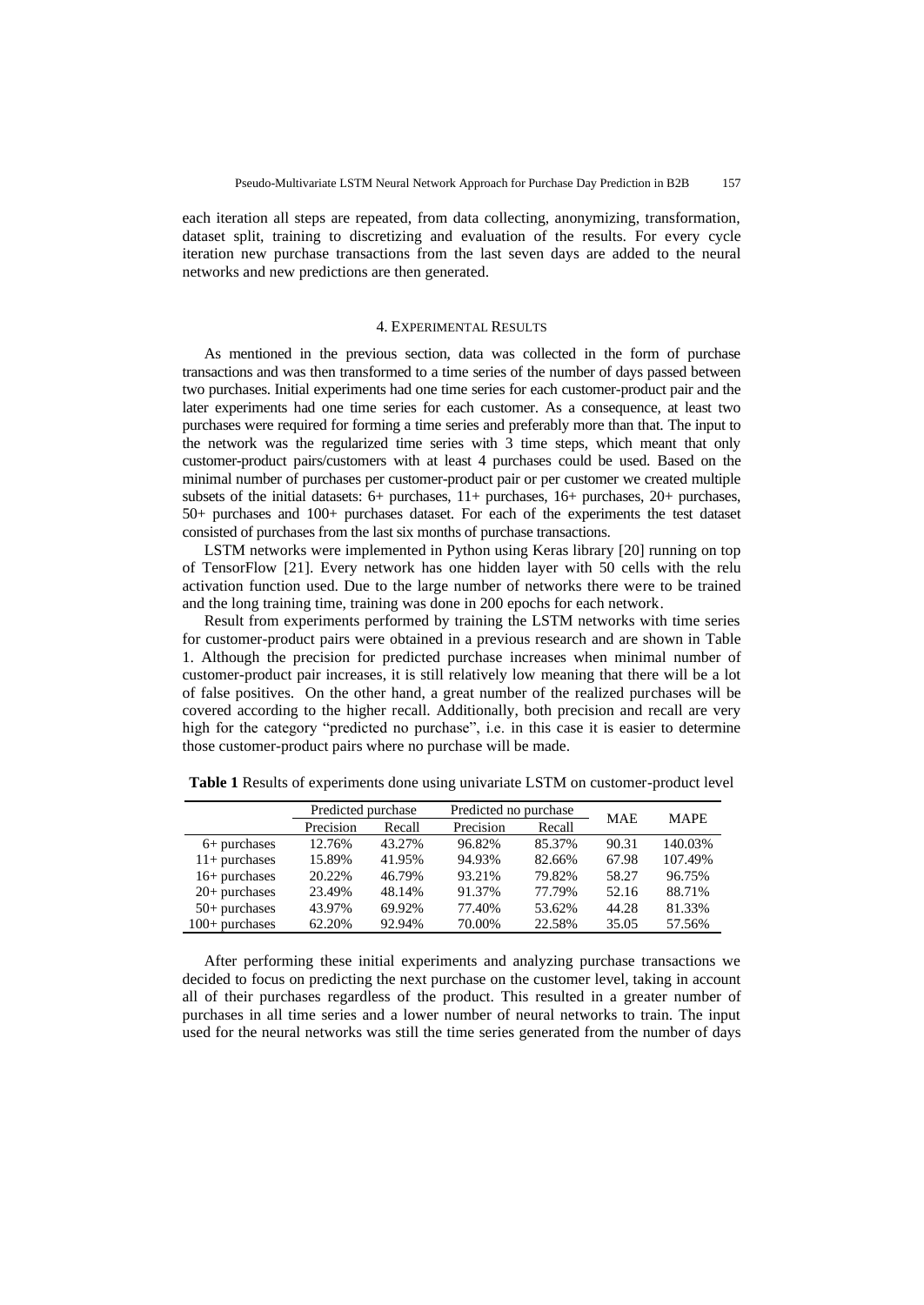passed between two consecutive purchases. It can be noticed in the results (Table 2) that the precision for a predicted purchase category is significantly higher in all datasets, recall is also higher, and the same is true for the "predicted no purchase" category. Using these networks for predicting customers that will make a purchase could make it possible to devise actions oriented to such customers.

**Table 2** Results of experiments done using univariate LSTM on customer level

|                  | Predicted purchase |        | Predicted no purchase |        | <b>MAE</b> | <b>MAPE</b> |
|------------------|--------------------|--------|-----------------------|--------|------------|-------------|
|                  | Precision          | Recall | Precision             | Recall |            |             |
| $6+$ purchases   | 58.11%             | 78.62% | 90.29%                | 77.82% | 50.34      | 85.14%      |
| $11+$ purchases  | 58.81%             | 78.98% | 89.21%                | 75.85% | 42.66      | 73.51%      |
| $16+$ purchases  | 60.51%             | 79.75% | 88.10%                | 74.23% | 36.31      | 69.87%      |
| $20+$ purchases  | 60.76%             | 79.21% | 86.57%                | 72.38% | 32.64      | 68.47%      |
| $50+$ purchases  | 67.79%             | 84.18% | 78.18%                | 58.64% | 20.30      | 59.49%      |
| $100+$ purchases | 76.48%             | 95.10% | 78.67%                | 38.19% | 14.06      | 49.85%      |

The following two experiments were performed by adding features to input time series for LSTM neural networks. Besides using the number of days passed between two consecutive purchases, we first added the number of days from two purchases ago, and then also the number of days from three purchases ago. Although these time series have multiple features, both added features are derived from the original univariate time series and the resulting LSTM networks can be regarded as pseudo-multivariate LSTM neural networks. Experiments performed using pseudo-multivariate LSTM neural networks with one additional feature produced results shown in Table 3, while Table 4 contains results from pseudo-multivariate LSTM neural network with two additional features. Both setups produced increasingly better results than the previous ones for both categories. Precision is relatively constant even for datasets with a small minimal number of purchases per customer and this is perhaps the greatest achievement. Predicting customers that will make a purchase in the following seven days with a high certainty gives the vendor the possibility of performing a number of actions in terms of inventory planning and/or personalized advertising. While predictions based on customer-product purchases give more opportunity for inventory planning, due to the fact that a specific product is considered, aggregated customer purchases predictions are better suited for personalized advertising, i.e. offers with better buying conditions for multiple products user buys.

**Table 3** Results of experiments done using pseudo-multivariate LSTM on customer level with one additional feature

|                  | Predicted purchase |        | Predicted no purchase |        | <b>MAE</b> | <b>MAPE</b> |
|------------------|--------------------|--------|-----------------------|--------|------------|-------------|
|                  | Precision          | Recall | Precision             | Recall |            |             |
| $6+$ purchases   | 88.05%             | 86.27% | 94.67%                | 95.42% | 3.76       | 16.74%      |
| $11+$ purchases  | 87.51%             | 85.86% | 93.88%                | 94.65% | 3.73       | 18.02%      |
| $16+$ purchases  | 87.30%             | 87.30% | 93.71%                | 93.71% | 3.96       | 19.64%      |
| $20+$ purchases  | 86.69%             | 87.52% | 93.23%                | 92.74% | 3.80       | 20.10%      |
| $50+$ purchases  | 87.16%             | 88.79% | 88.18%                | 86.48% | 3.75       | 25.30%      |
| $100+$ purchases | 88.67%             | 95.87% | 89.45%                | 74.11% | 2.92       | 28.00%      |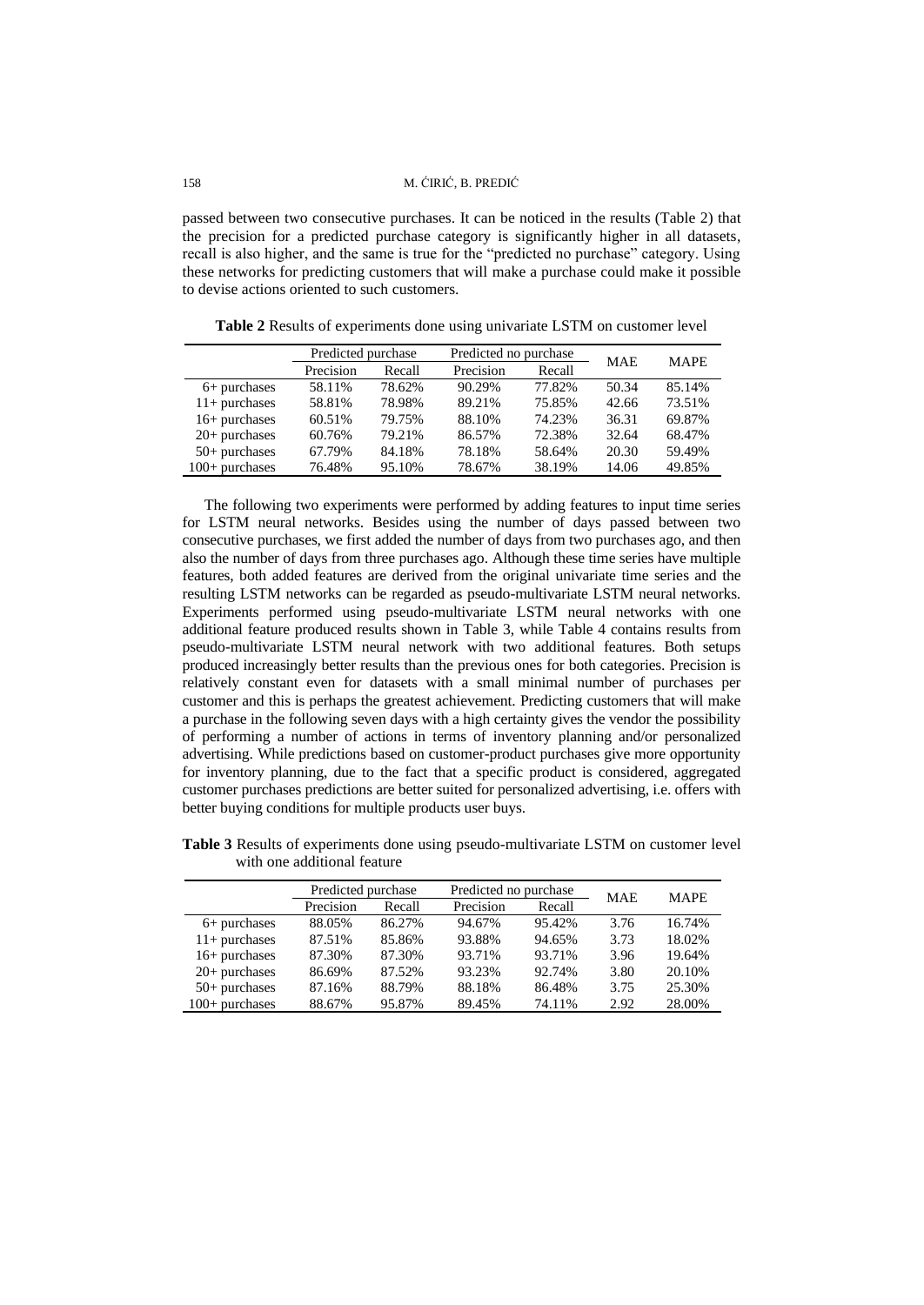|                  | Predicted purchase |        | Predicted no purchase |        | <b>MAE</b> | <b>MAPE</b> |
|------------------|--------------------|--------|-----------------------|--------|------------|-------------|
|                  | Precision          | Recall | Precision             | Recall |            |             |
| $6+$ purchases   | 91.75%             | 88.20% | 95.45%                | 96.90% | 2.67       | 12.84%      |
| $11+$ purchases  | 92.57%             | 89.26% | 95.38%                | 96.87% | 2.43       | 13.34%      |
| $16+$ purchases  | 91.70%             | 88.63% | 94.47%                | 96.03% | 2.58       | 15.12%      |
| $20+$ purchases  | 92.87%             | 88.20% | 93.80%                | 96.34% | 2.71       | 15.35%      |
| $50+$ purchases  | 91.47%             | 90.77% | 90.53%                | 91.25% | 2.20       | 19.10%      |
| $100+$ purchases | 91.83%             | 94.64% | 87.89%                | 82.20% | 2.11       | 23.95%      |

**Table 4** Results of experiments done using pseudo-multivariate LSTM on customer level with two additional features

Fig. 3 shows charts with precision and recall changes with each different network setup for four of the datasets. The first point in each chart represents values from initial experiments where each time series was formed for a specific customer-product pair. The second point represents results from univariate LSTM networks trained with customer level time series, while the third and fourth points represent results from pseudo-multivariate LSTM neural networks with one/two additional features. The prediction accuracy increase is apparent and drastic in datasets with a smaller minimal number of purchases per customer, but it is also noticeable in the dataset with 100+ purchases per customer.



**Fig. 3** Precision and recall of purchase prediction with different LSTM neural networks input for several datasets

However, the improvement in accuracy for the dataset with the largest number of purchases per customer is perhaps best represented in Fig. 4. Mean Absolute Error (MAE) and Mean Absolute Percentage Error (MAPE) are metrics that are applied to the actual output values of the LSTM networks, before discretization to two categories, and both values show significant decrease with each improved neural network setup.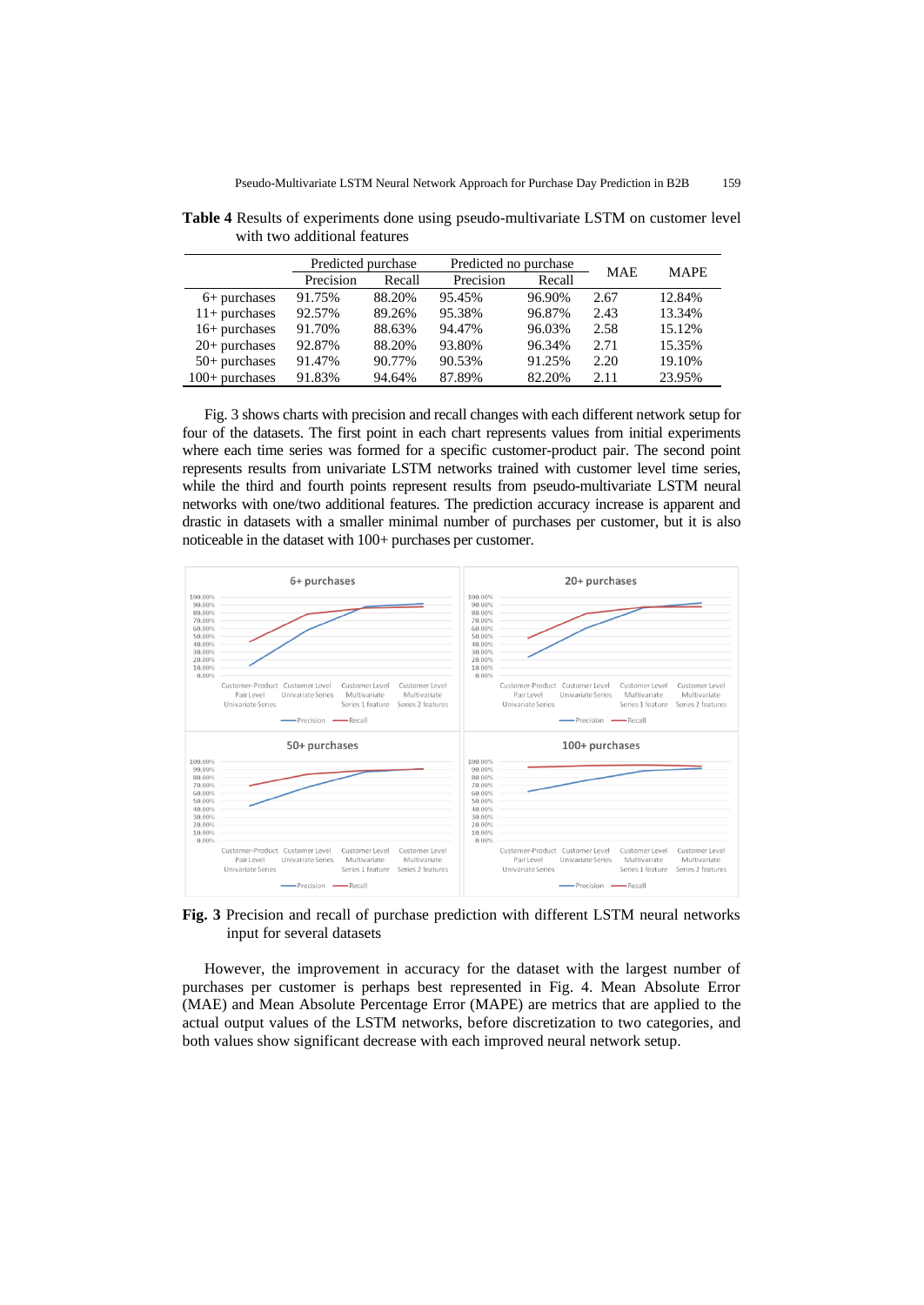```
160 M. ĆIRIĆ, B. PREDIĆ
```


**Fig. 4** MAE and MAPE with different LSTM neural networks input for the dataset with at least 100 purchases per customer

After performing the first series of experiments, we adopted the final setup (pseudomultivariate LSTM with two additional features) as the best performing one, based on the prediction results. In order to examine the consistency of results and the possible trend in metrics, we emulated a six month use of the LSTM for purchase prediction for the 100+ purchases dataset. Like in the previous experiments, we wanted to assure that the testing dataset always has at least six months of purchase transactions. This was achieved by starting at the date one year before the last purchase transactions. After training with the initial dataset and evaluating results, purchases from the following seven days were added to the LSTM networks and evaluation was repeated. The described process was reiterated 27 times in total, emulating a 27-week, i.e. six month use of the system.

Results of these experiments, i.e. changes of the evaluation metrics over time are shown in Fig. 5 and Fig. 6. For the output discretized to two categories it can be noticed that precision and recall are consistently high with some minor peaks. As for evaluation of the direct network output, MAE and MAPE vary in value a bit more, but for both a very slight downward trend is noticeable. This shows that over time, with additional input data, errors become smaller. With additional data following the original purchase transactions period, theoretically, MAE and MAPE could decrease even more.



**Fig. 5** Precision and recall during the 27-week testing period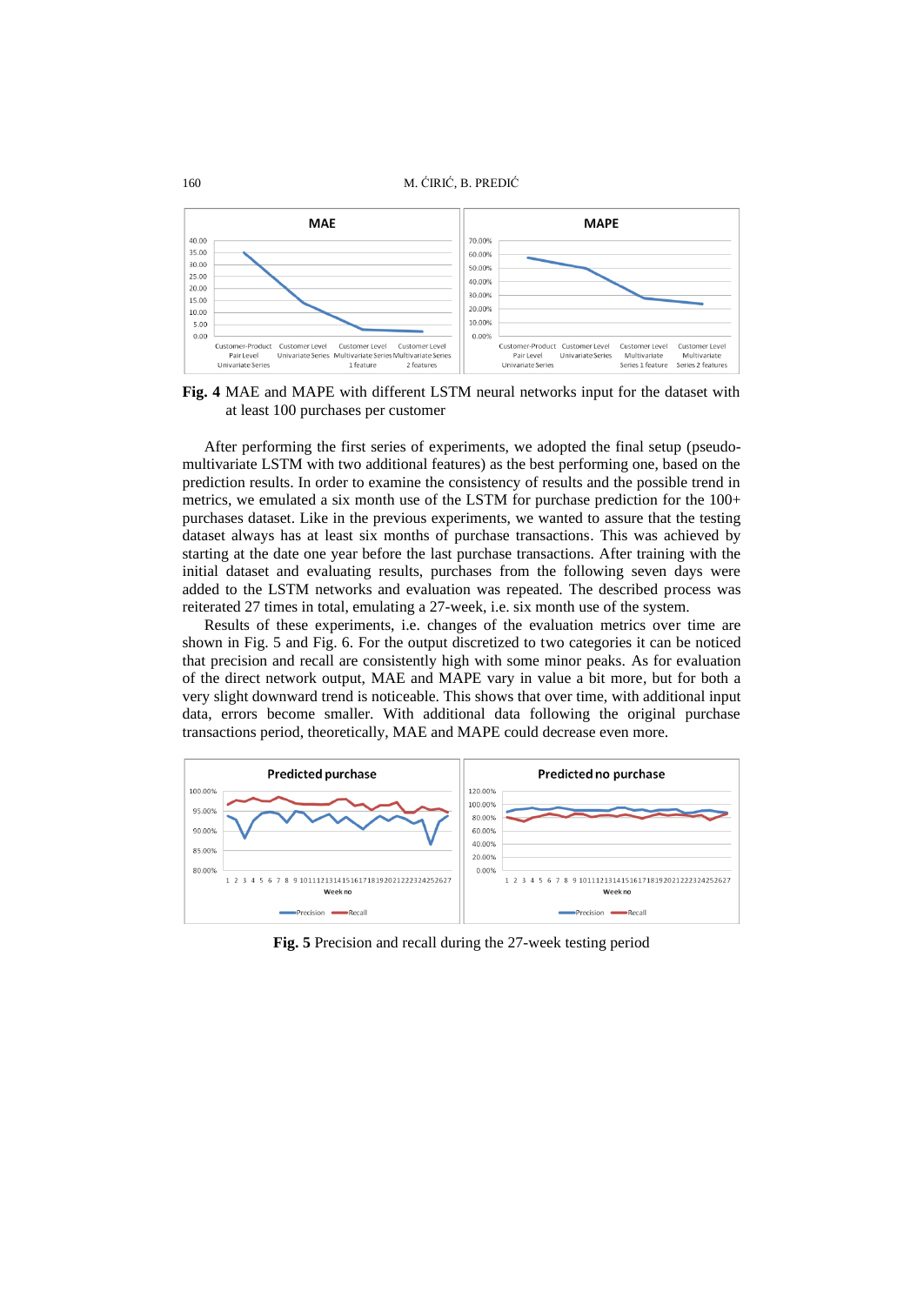

**Fig. 6** MAE and MAPE value during the 27-week testing period

## 5. CONCLUSION

Long Short-Term Memory Neural Networks are a type of Recurrent Neural Networks that are especially convenient for predicting time series with long term dependencies which can be the case in purchasing transactions. Different researches have incorporated LSTM networks in purchase related predictions regarding multiple aspects of the purchase decisions. We focused on predicting when the next purchase will happen. Such information can be used by businesses for procurement planning, personalized advertising and other actions.

Collected data was transformed due to the irregular nature of the original time series and multiple series of experiments were performed. Results were evaluated in two forms: original values produced as network output and discretized to two classes. Predicting the next purchase for a customer-product pair gives very specific output information, but the accuracy of these predictions was relatively low. Switching to the customer level resulted in much higher precision and recall, and smaller errors. Finally, adding two additional features to the time series produced predictions with the highest accuracy and improved values of all metrics. It is important to note that the most significant improvement occurred in datasets with a small number of purchases per customer. The most successful network setup was tested emulating the intended use of the proposed system and the results were consistent during the entire period, with MAE and MAPE showing a slight downward trend.

Eliminating the product from the prediction target resulted in a great increase in accuracy, but has added a new variable to the problem. Depending on the type of products in the vendor company, it might not be necessary to predict exactly what product the customer wants to buy, but rather the product category. In a medical supply company as the data source, Unique Device Identification (UDI) can be used as helpful information in grouping products on one or more levels, simplifying the product prediction problem.

#### **REFERENCES**

- [1] Y. Chai, G. Liu, Z. Chen, F. Li, Y. Li, and E. A. Effah, "A Temporal Collaborative Filtering Algorithm Based on Purchase Cycle,", *Cloud Computing and Security*, vol. 11064, X. Sun, Z. Pan, and E. Bertino, Eds. Cham: Springer International Publishing, 2018, pp. 191–201, doi: 10.1007/978-3-030-00009-7\_18
- [2] J. Gruenen, C. Bode, and H. Hoehle, "Predictive Procurement Insights: B2B Business Network Contribution to Predictive Insights in the Procurement Process Following a Design Science Research Approach", *Designing the Digital Transformation*, vol 10243, Springer, 2017, pp. 267–281, doi: 10.1007/978-3-319-59144-5\_16.